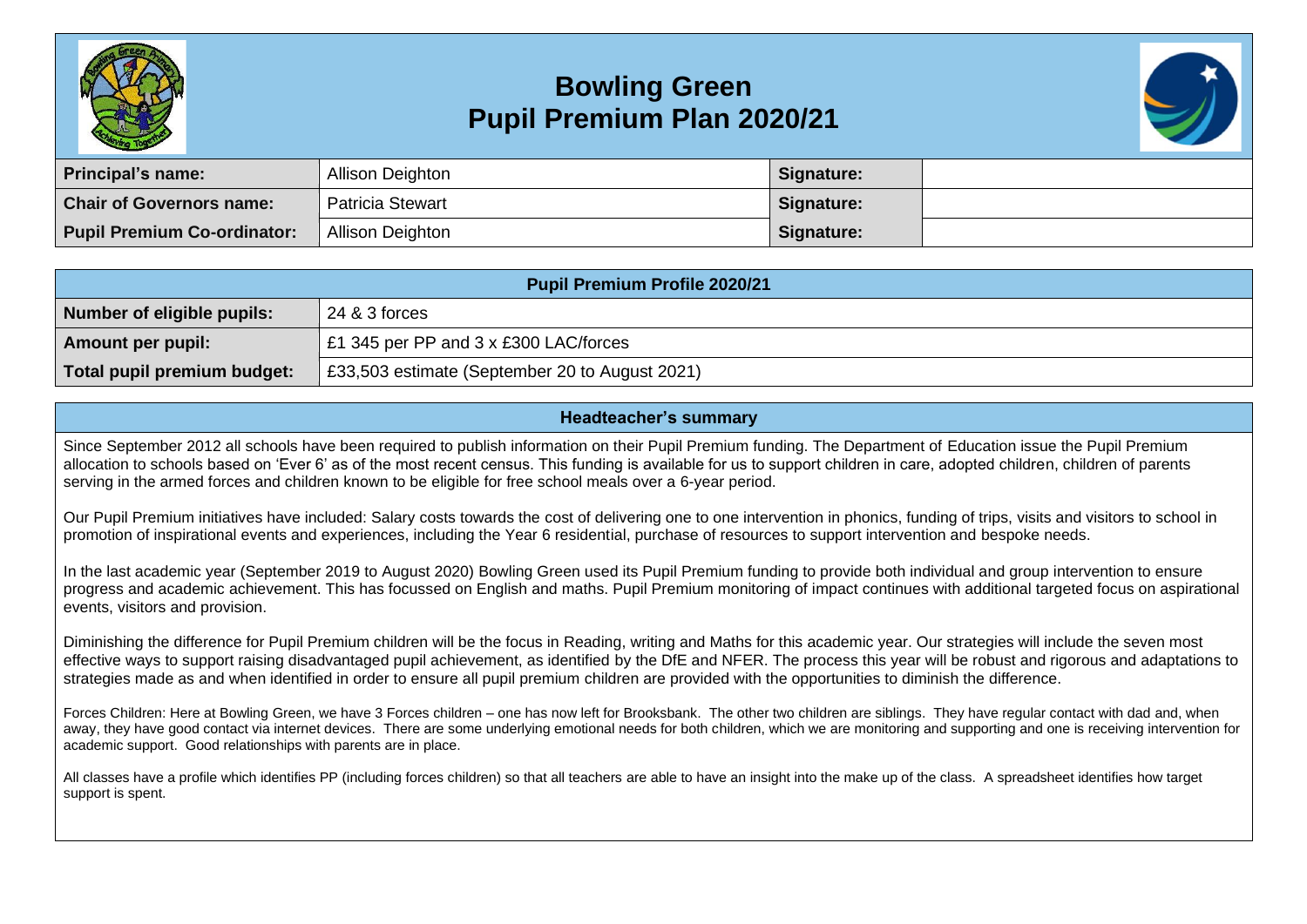| <b>Bowling Green - Pupil Premium Action Plan 2020/21</b> |                                                                                                                                                                                                                                                                                                                                                                      |                                        |                                                                                                                                                                                                                                                                                   |                                                         |  |  |
|----------------------------------------------------------|----------------------------------------------------------------------------------------------------------------------------------------------------------------------------------------------------------------------------------------------------------------------------------------------------------------------------------------------------------------------|----------------------------------------|-----------------------------------------------------------------------------------------------------------------------------------------------------------------------------------------------------------------------------------------------------------------------------------|---------------------------------------------------------|--|--|
| <b>Strategy</b>                                          | <b>Outcomes and success</b>                                                                                                                                                                                                                                                                                                                                          | <b>Owner</b>                           | Cost per<br><b>Review</b><br><b>Milestones</b><br><b>Completed</b><br>pupil<br>date<br>(average)                                                                                                                                                                                  | <b>Total cost</b><br>(approx)                           |  |  |
| 1. Whole school<br>ethos for<br>attainment for all       | Whole school refresher<br>$\bullet$<br>training for<br>safeguarding/child protection<br>and supporting<br>disadvantaged pupils<br>Access to support for trips<br>$\bullet$<br>and visits (£1,050)<br>Continue to work with<br>$\bullet$<br>families to help them apply<br>for PP funding<br>All children to be given a<br>$\bullet$<br>book bag, PE kit and uniform. | AD<br>AD<br>AD<br><b>TK</b>            | Dec 2020<br>£124<br>Pupil surveys show an<br>$\bullet$<br>increase in attitudes to<br>learning<br>More PP children accessing<br>$\bullet$<br>trips and visitors<br>Applications increased<br>$\bullet$<br>All children ready to learn<br>$\bullet$<br>and able to access learning | £3,613                                                  |  |  |
| 2. Addressing<br>behaviour and<br>attendance             | (E2, 563)<br>$\bullet$<br>Attendance is in line with<br>$\bullet$<br>national averages<br>Persistent absenteeism is<br>$\bullet$<br>reduced<br>Number of exclusions remain<br>$\bullet$<br>at £700nil<br><b>CPOMS</b> tracking<br>$\bullet$<br>Increase the capacity to<br>$\bullet$<br>support pupils with<br>SEMH/behaviour needs                                  | AD/TK<br>AD/TK<br>AD/TK<br>AD/SW<br>SW | at home and school.<br>Dec 2020<br>£155<br>• Termly monitoring visits<br>identify increased<br>attendance and a reduction<br>in PA & exclusions<br>Reduced incidents of<br>behaviour                                                                                              | £4,500<br>(£700 CPoms,<br>£3800 on<br>current staffing) |  |  |
| 3. High quality<br>teaching for all                      | <b>Quality first Teaching</b><br>$\bullet$<br>differentiated tasks in a<br>vibrant and exciting learning<br>environment.<br>Courses and training (£650)<br>$\bullet$<br>Develop a reading rich<br>$\bullet$<br>curriculum                                                                                                                                            | All staff<br>AD<br>AD/AJM              | Dec 2020<br>£57<br>Analysis of PP data should<br>$\bullet$<br>show narrowing of gap to<br>non-PP peers (Dec, March,<br>July)                                                                                                                                                      | £650                                                    |  |  |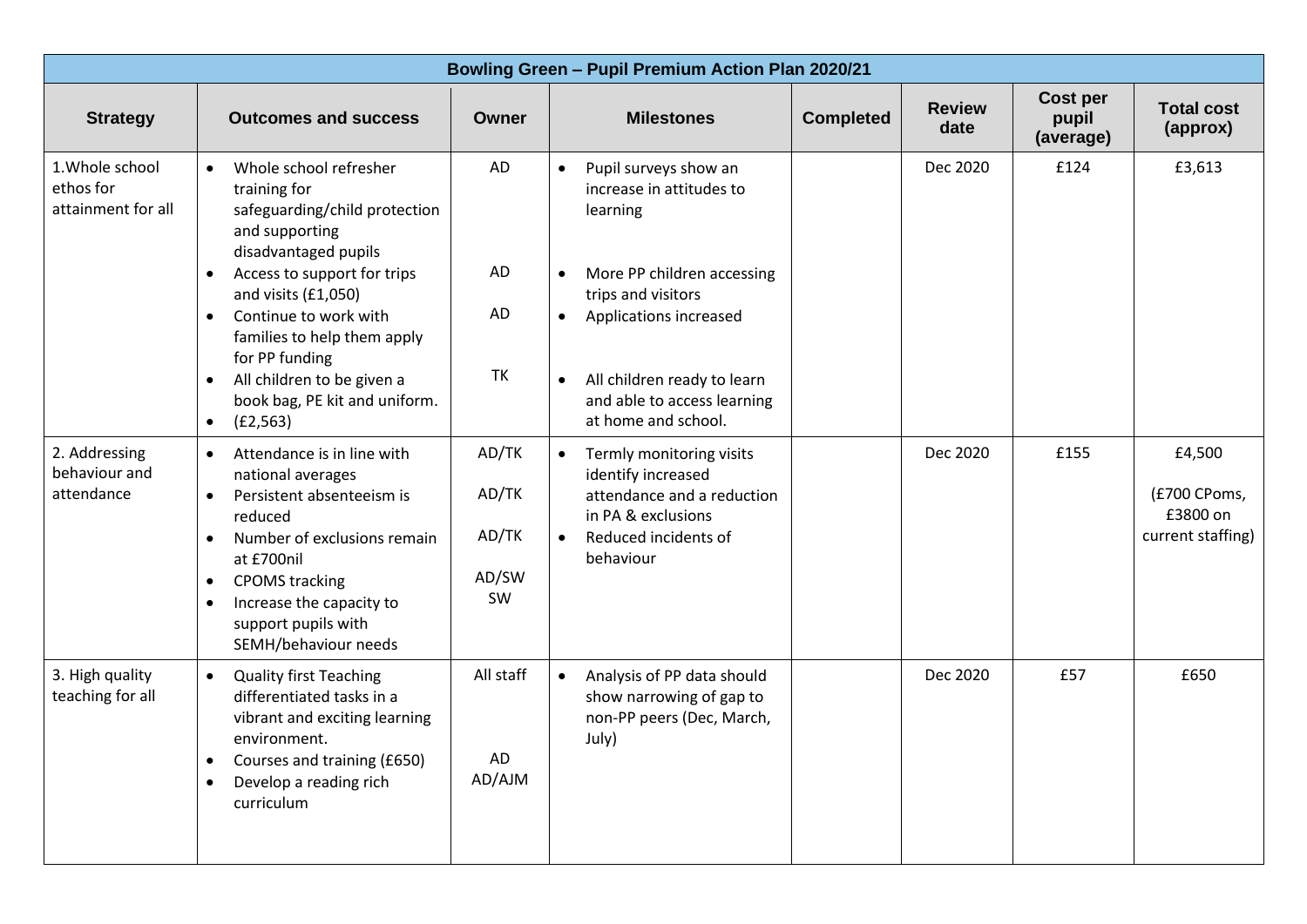| <b>Bowling Green - Pupil Premium Action Plan 2020/21</b> |                                                                                                                                                                                                                                                                                                                                       |                            |                                                                                                                                                                                                                                                                                                                             |                  |                       |                                |                   |
|----------------------------------------------------------|---------------------------------------------------------------------------------------------------------------------------------------------------------------------------------------------------------------------------------------------------------------------------------------------------------------------------------------|----------------------------|-----------------------------------------------------------------------------------------------------------------------------------------------------------------------------------------------------------------------------------------------------------------------------------------------------------------------------|------------------|-----------------------|--------------------------------|-------------------|
| <b>Strategy</b>                                          | <b>Outcomes and success</b>                                                                                                                                                                                                                                                                                                           | <b>Owner</b>               | <b>Milestones</b>                                                                                                                                                                                                                                                                                                           | <b>Completed</b> | <b>Review</b><br>date | Cost per<br>pupil<br>(average) | <b>Total cost</b> |
| 4. Meeting the<br>needs of<br>individual learners        | Continued focus on all PP<br>$\bullet$<br>pupils to ensure a range of<br>reactive and targeted<br>intervention is in place<br>Equipment and resources<br>$\bullet$<br>(E3,500)<br>Cluster buy in to Circle<br>$\bullet$<br><b>Educational Psychology</b><br>(E2500)<br>SEN increase due to COVID-<br>$\bullet$<br>$19$ – gap increase | AD/SW<br>AD<br>AD/SW<br>SW | Pupil Progress meetings will<br>display that these children<br>are reaching expectations<br>and are in line with age<br>related expectations and<br>their peers<br>All staff will feel confident<br>in being able to identify<br>need and the correct<br>support will be in place.                                          |                  | Dec 2020              | £222                           | £6,000            |
| 5. Deploying staff<br>effectively                        | All SEND children requiring an<br>$\bullet$<br>intervention have this<br>provided by appropriately<br>trained and adequately<br>resourced staff on a regular<br>basis. (£4800 current staffing)<br>DSL training for TK (£200)<br>$\bullet$                                                                                            | SW<br>AD                   | Intervention group data<br>$\bullet$<br>analysis show narrowing of<br>gap to non-PP peers<br>Dec/March/July<br>Termly tracking show pupils<br>are making accelerated<br>progress towards targets<br>End of year attainment data<br>$\bullet$<br>shows narrowing of gap to<br>national<br>Safeguarding capacity in<br>school |                  | Dec 2020              | £103                           | £5,000            |
| 6. Data driven and<br>responding<br>evidence             | Use of trained TAs to target<br>$\bullet$<br>groups/ individual pupils with<br>a focus on phonics (£5768)<br>Assessment Manager time<br>$\bullet$                                                                                                                                                                                     | AD/SW<br>AD<br>AD          | Intervention group data<br>analysis show narrowing of<br>gap to non-PP peers<br>Dec/March/July<br>Termly tracking show pupils<br>are making accelerated<br>progress towards targets                                                                                                                                         |                  | Dec 2020              | £293                           | £5768             |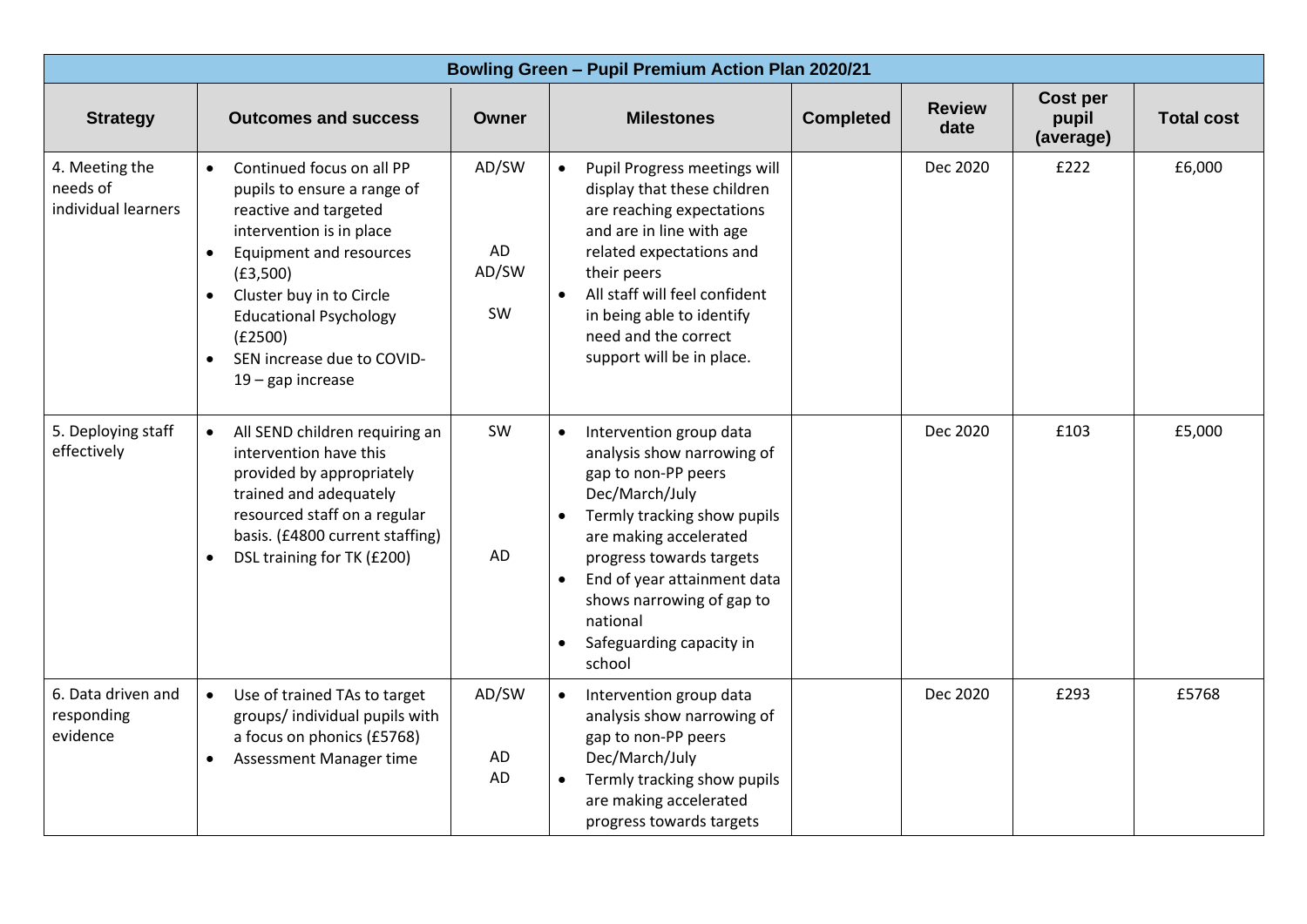| 7. Clear responsive<br>leadership                                                                                                                                | Leadership time hours<br>identifying needs and training<br>/supporting staff (£4972)<br>Release for White Rose<br>Training for lead teacher.<br>Lead on training in school<br>(£3000 supply& resources) | AD/SW<br>HB | Subject leader action plans<br>identify plans to raise<br>attainment for PP learners<br>Subject leader termly<br>reports identify the<br>progress of PP learners.<br>Issues identified during<br>pupil progress meetings are<br>actioned |  |  | Dec 2020 | £230 | £7,972 |
|------------------------------------------------------------------------------------------------------------------------------------------------------------------|---------------------------------------------------------------------------------------------------------------------------------------------------------------------------------------------------------|-------------|------------------------------------------------------------------------------------------------------------------------------------------------------------------------------------------------------------------------------------------|--|--|----------|------|--------|
| <b>Total Pupil Premium Expenditure</b><br>£33,503<br>(All pupil costs and average spends dependant on bespoke needs which can fluctuate during an academic year) |                                                                                                                                                                                                         |             |                                                                                                                                                                                                                                          |  |  |          |      |        |
| Date of Pupil Premium Review:<br>May to August 2021                                                                                                              |                                                                                                                                                                                                         |             | <b>Date of Next Review:</b><br>Self-Review planned Dec 2020                                                                                                                                                                              |  |  |          |      |        |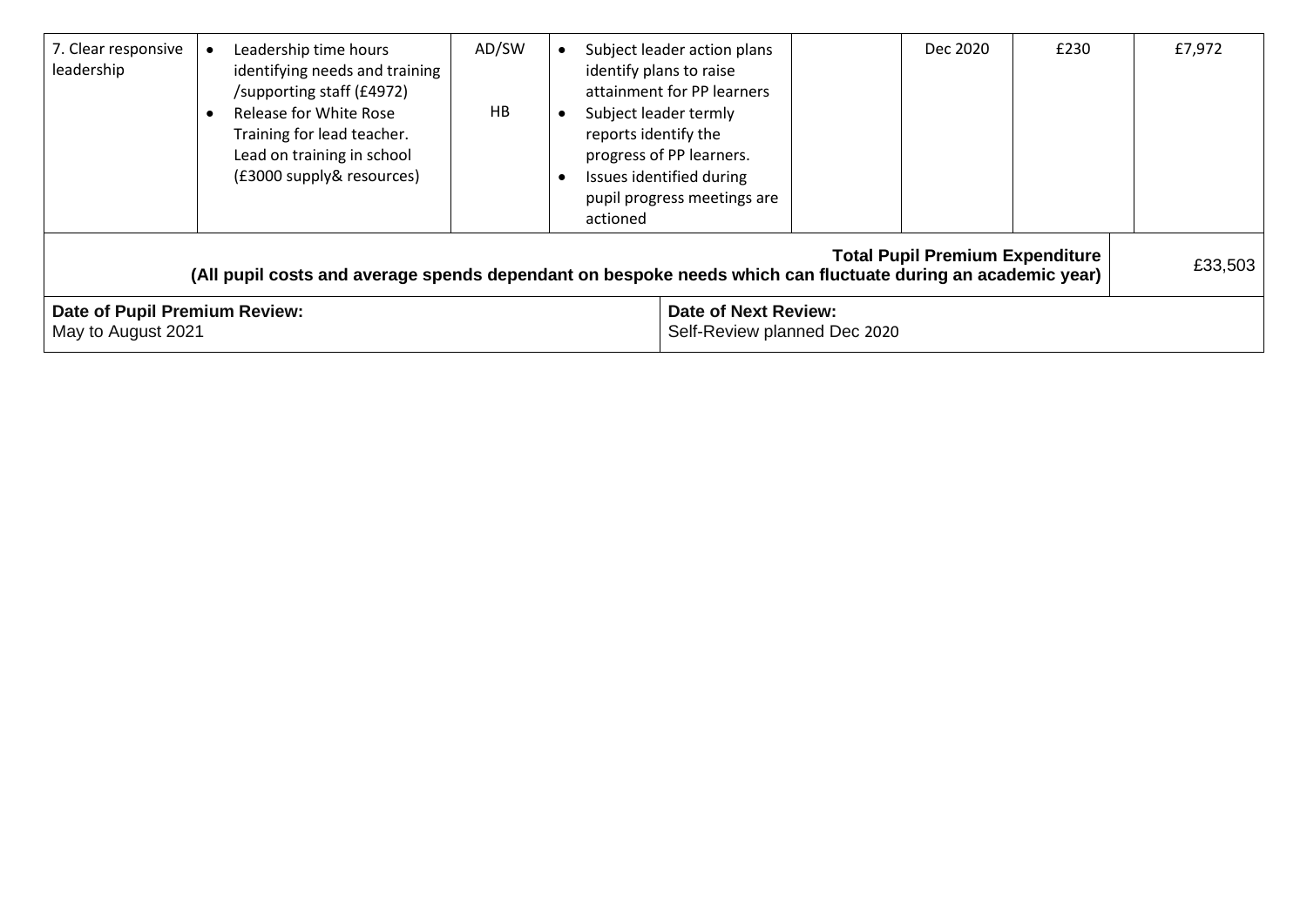Pie chart to show the distribution of funding in relation to the seven building blocks identified by the DfE and NFER as being successful in raising disadvantaged pupils' attainment.

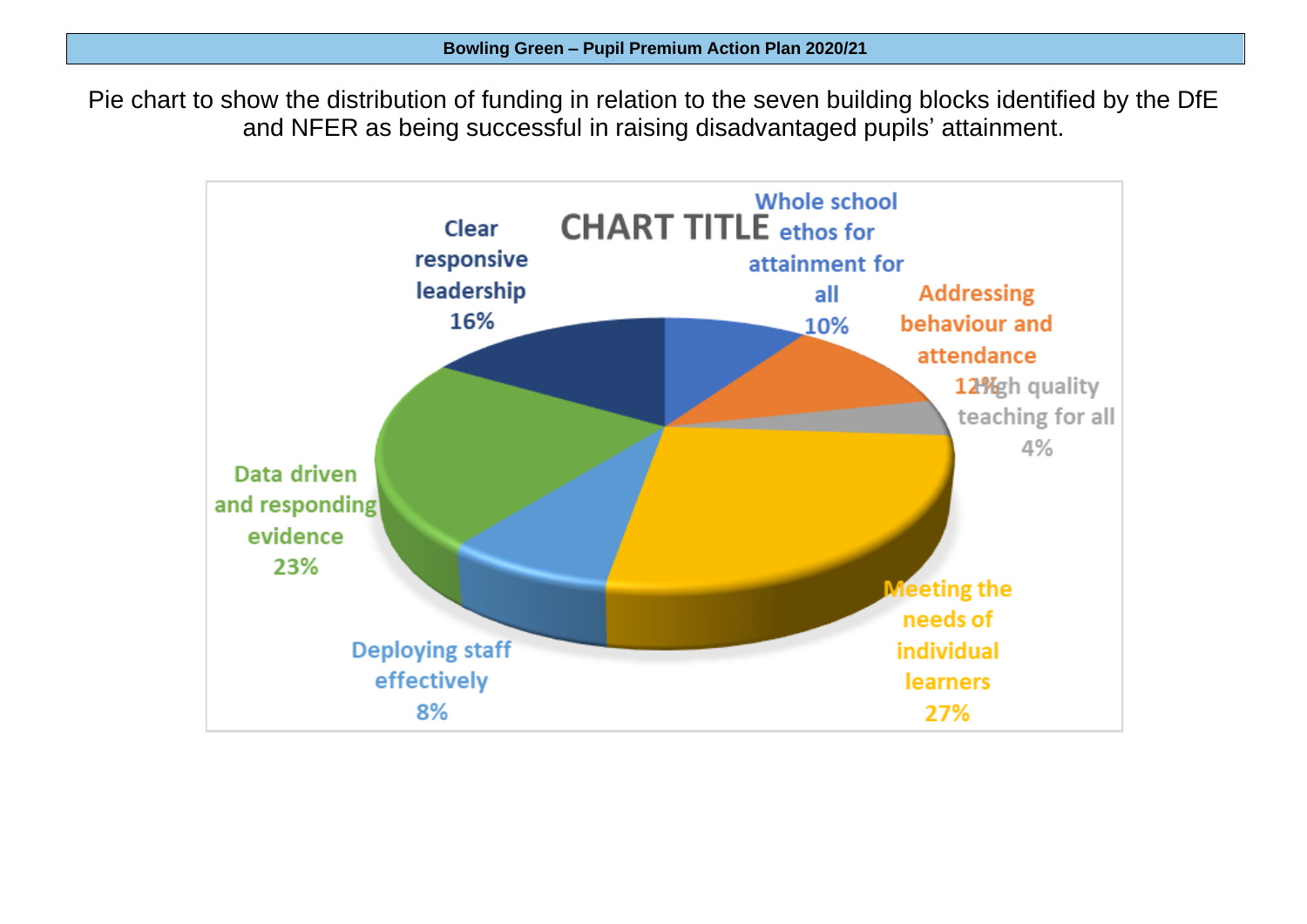| Bowling Green ` - Pupil Premium Action Plan 2020/21 |                                                      |                              |                    |  |  |  |
|-----------------------------------------------------|------------------------------------------------------|------------------------------|--------------------|--|--|--|
| <b>Autumn Term</b><br>2020                          | <b>Progress Report</b><br>Strategy 1.<br>Strategy 2. | <b>Reported to Gov date:</b> | <b>Next steps:</b> |  |  |  |
|                                                     | Strategy 3.<br>Strategy 4.                           | <b>Additional Gov notes:</b> |                    |  |  |  |
|                                                     | Strategy 5.<br>Strategy 6.<br>Strategy 7.            |                              |                    |  |  |  |
|                                                     |                                                      |                              |                    |  |  |  |
|                                                     |                                                      |                              |                    |  |  |  |
|                                                     |                                                      |                              |                    |  |  |  |
|                                                     |                                                      |                              |                    |  |  |  |
|                                                     |                                                      |                              |                    |  |  |  |
|                                                     |                                                      |                              |                    |  |  |  |
|                                                     |                                                      |                              |                    |  |  |  |
|                                                     |                                                      |                              |                    |  |  |  |
|                                                     |                                                      |                              |                    |  |  |  |
|                                                     |                                                      |                              |                    |  |  |  |
|                                                     |                                                      |                              |                    |  |  |  |
|                                                     |                                                      |                              |                    |  |  |  |
|                                                     |                                                      |                              |                    |  |  |  |
|                                                     |                                                      |                              |                    |  |  |  |